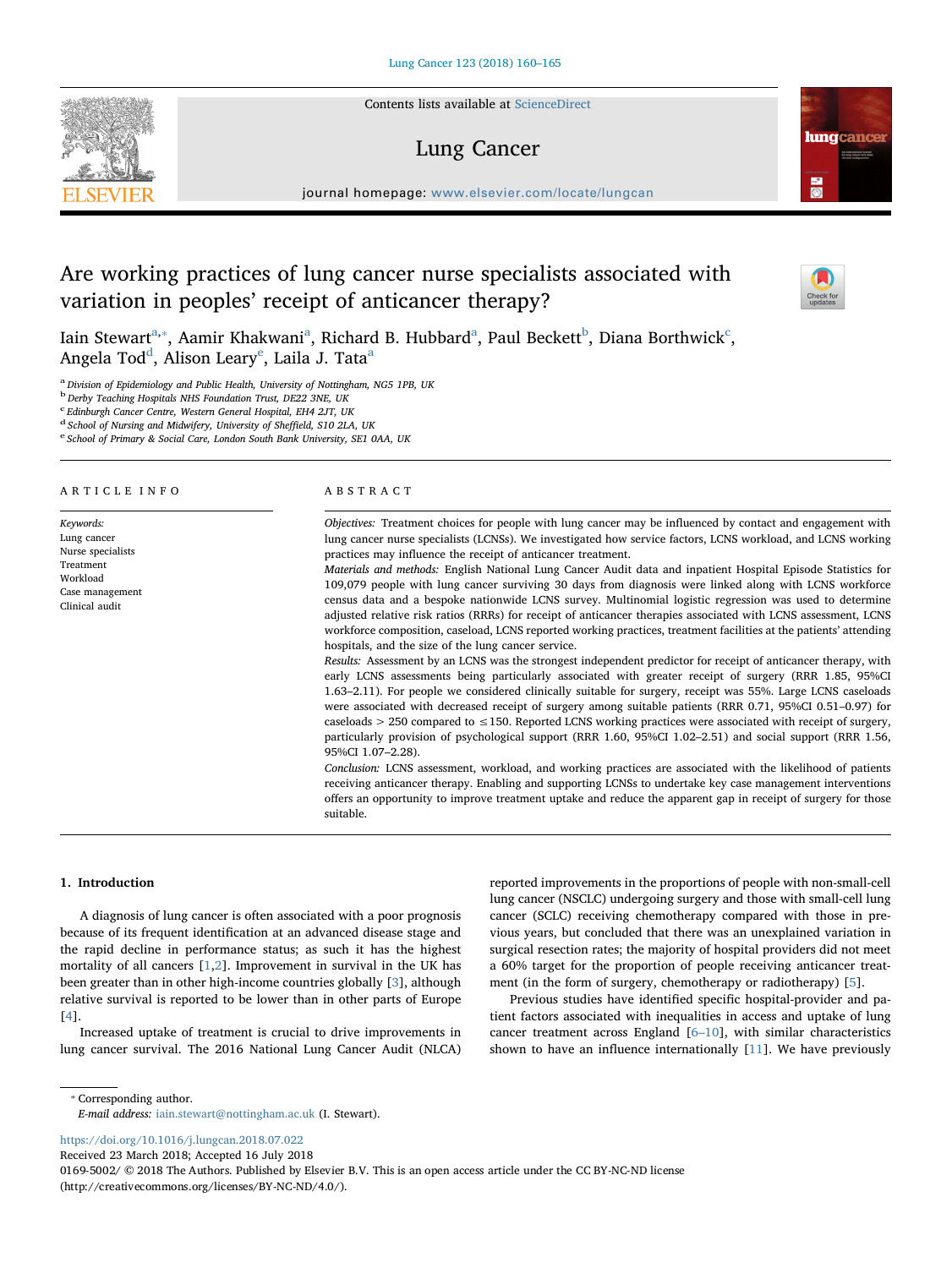shown that such factors are also associated with a patient's likelihood of assessment by a lung cancer nurse specialist (LCNS) [[12\]](#page-5-7). Guidelines from the National Institute for Health and Care Excellence (NICE) recommend that patients have direct access to an LCNS for support throughout the cancer pathway [\[13](#page-5-8)]; NLCA annual reports show improvement over time in the proportion of patients seen by a nurse specialist, although recommended targets are not always met [[14,](#page-5-9)[15](#page-5-10)]. LCNSs have a crucial role in an individual's cancer journey as experienced professionals who case manage care, meet information needs, manage symptom control issues, support patients and families in decision-making and readiness for treatment, and advocate patient wishes within multidisciplinary settings [\[16](#page-5-11)[,17](#page-5-12)]. However, whether these working practices are directly linked with treatment uptake has not been assessed.

To understand how contact with an LCNS may influence a person's decision for anticancer therapy, we assessed whether factors affecting LCNS workload are associated with receipt in an English lung cancer population and, in particular, those who could be expected to undergo surgical resection.

#### 2. Materials and methods

NLCA data capturing cases of lung cancer diagnosed at hospital providers across the UK were linked with the 2011 National Cancer Action Team (NCAT) census of specialist cancer nurse workforces in England by hospital provider (National Health Service trust) code [\[18](#page-5-13)], and hospital episode statistics (HES) inpatient data according to NHS number provided the official record of admission episodes to NHS hospital trusts. We included NLCA patients from 146 English hospital providers who were first seen between January 2007 and December 2011 at a service with NCAT workforce data verified by regional cancer network (Appendix A). People diagnosed through death certificates only and those with mesothelioma or carcinoid were not included. We also excluded people who died within 30 days of their diagnosis as it is likely they were at a very advanced stage upon diagnosis and therefore did not have an opportunity to commence anticancer therapy or be assessed by an LCNS.

A combination of the NLCA and HES—where dates of surgery, chemotherapy and radiotherapy are recorded [\[19](#page-5-14)]—was used to assign people to one of four exclusive categories: surgery with or without chemotherapy or radiotherapy, chemotherapy with or without radiotherapy, radiotherapy alone, or no anticancer therapies. All chemotherapy and radiotherapy treatments were then combined for subgroup analysis. Whether radiotherapy was of curative or palliative intent was not distinguished because detail to definitively determine this was not available.

NLCA and HES data classified specialist anticancer treatment facilities available at each hospital provider: thoracic surgery facilities (surgical), chemotherapy available without surgery (chemotherapy), or neither treatment option onsite (no specialty). A hospital provider with a specialty in chemotherapy was defined by at least 75% of patients receiving an anticancer drug at a service where they were also first seen, as previously described by Powell et al. [\[8\]](#page-5-15). NLCA data were used to determine the annual number of new lung cancer patients seen by a service in each year of the study, with an average providing a measure of service size.

Using NCAT national census information on salary bands, we categorized the composition of LCNS workforces as Band 7 only, Bands 6–7 or Band 8 included. Each hospital provider's LCNS caseload was calculated as the total number of patients first seen there divided between the LCNS whole-time equivalent (WTE) workforce, assuming people followed the lung cancer pathway at that same site [\[12](#page-5-7)]. Evidence about whether the patient was assessed by an LCNS was obtained from NLCA data, as was the timing of assessment relative to diagnosis. Where no information was entered, patients were separately categorized as missing and were included in the analyses.

#### 3. Statistical analysis

There were three or more possibilities for the receipt of treatment. We performed multinomial logistic regression using Stata (SE15) to calculate the relative risk ratio (RRR) of receipt of specified therapies relative to a base group of no anticancer therapy. The RRR is sometimes interpreted as a conditional odds ratio or called a multinomial odds ratio. Cluster robust standard errors were derived to calculate confidence intervals for RRRs using regional cancer networks to account for hierarchical groupings of observations. Exposure variables were individual patient-recorded LCNS assessment and its timing, salary band composition of the LCNS workforce, the average LCNS caseload at the service, treatment facilities available, and the annual service size. Univariate analyses were performed, and models were mutually adjusted for exposures as well as patient co-morbidity defined using HES IP ICD-10 codes [\[20](#page-5-16)], age at diagnosis, sex, socioeconomic quintile (based on income deprivation domain for the national population), performance status, and cancer stage as recorded in the NLCA.

As receipt of treatment is influenced by a number of factors that we were unable to control for, we conducted a subgroup analysis restricted to people who we deemed were suitable for surgery based on clinical guidelines and author expertise (RBH, PB) and the clinical data available to us. Suitability for surgery was defined as a recorded performance status of 0–1 (World Health Organization, WHO) and NSCLC stages I, II, IIIA (Union for International Cancer Control versions 6 and 7) [\[20](#page-5-16)].

For people who were suitable for surgery, receipt of therapy was also assessed according to LCNS-reported experiences of working practice by using responses from a bespoke e-survey disseminated to all LCNSs in the UK's National Lung Cancer Forum for Nurses (NLCFN) (Appendix B). A total of 230 survey responses from 105 hospital providers were collected; the response rate was estimated to be 76% of WTE LCNS positions in England [\[21](#page-5-17)], with a completion rate for questions presented here ranging from 83% to 100%. Responses were linked to the combined dataset based on the NHS trust code where the LCNS worked. Routine provision of key LCNS interventions was defined as offered to more than 70% of patients along the clinical pathway from pre-diagnosis up to and including the point of treatment. As the role of the LCNS can vary widely, affirmative responses were aggregated according to hospital provider to present the perspective of at least one LCNS and an indication of key interventions available to the patient population served.

## 4. Results

A total of 109,079 patients in our study population were diagnosed with lung cancer between 2007 and 2011 and survived 30 days; of these, 31.8% did not receive anticancer therapy, 33.9% received chemotherapy, 18.3% received radiotherapy, and 16.1% received surgery ([Table 1](#page-2-0)).

## 4.1. LCNS workforce factors

Assessment by an LCNS was associated with increased RRR in receipt of each therapy group compared to not being assessed (surgery RRR 1.98, chemotherapy RRR 2.18, radiotherapy RRR 1.84 after adjustments). LCNS assessment before/at diagnosis also resulted in an increased RRR in each therapy group compared to assessment after diagnosis, particularly for surgery (RRR 1.85 95%CI 1.63–2.11). Where workforces included a Band-8 LCNS, there was an associated 27% reduction in RRR for receipt of chemotherapy (RRR 0.73, 95%CI 0.54–0.97), whilst average caseloads of  $>$  250 patients per LCNS were associated with a 26% increase in the RRR for receipt of radiotherapy (RRR 1.26, 95%CI 1.00–1.59).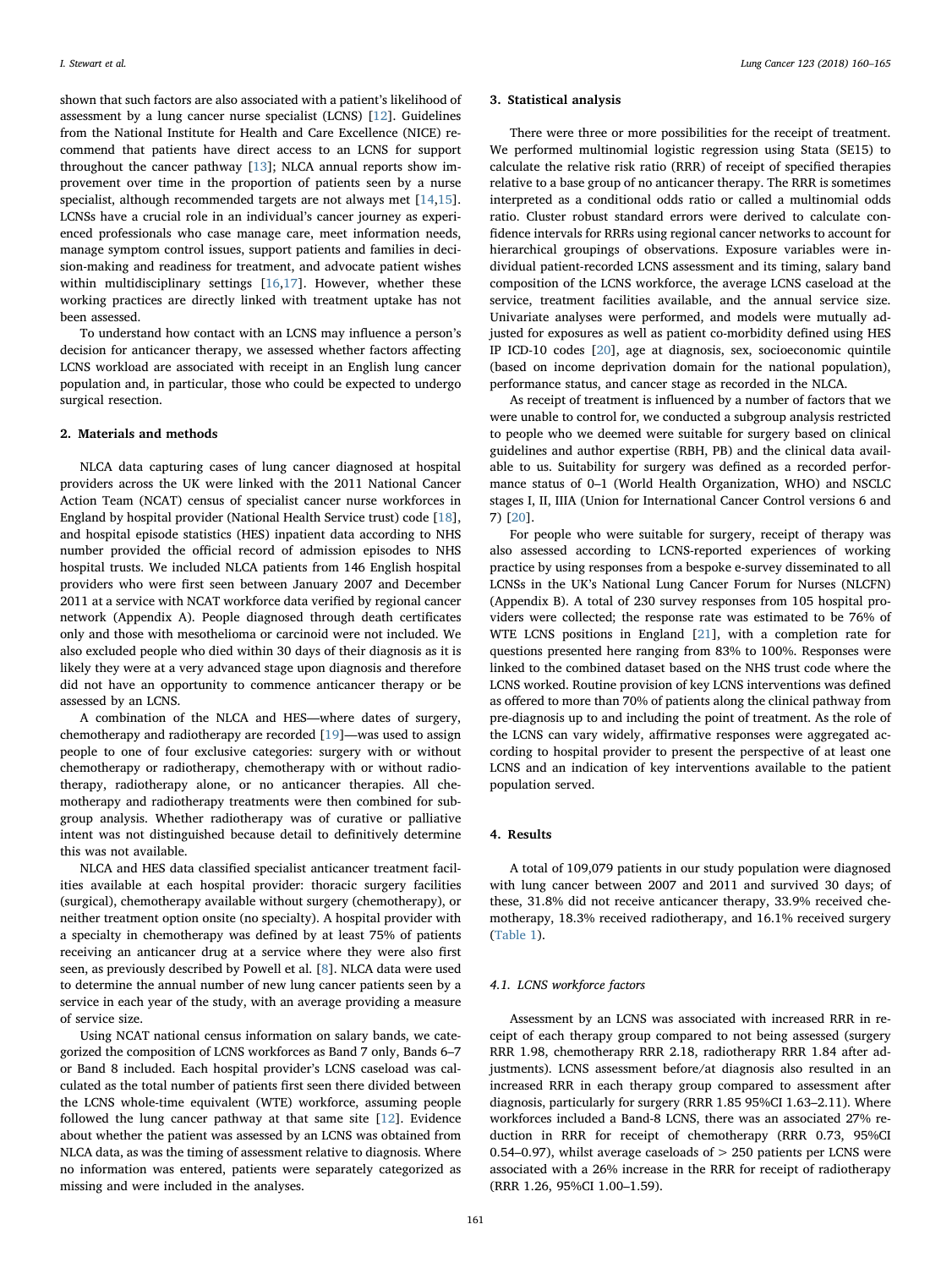#### <span id="page-2-0"></span>Table 1

Lung cancer nurse specialist (LCNS) workload factors and their associations with receipt of anticancer therapy.

|                             | Total         |      | No therapy   | Receipt of surgery |                  |                 | Receipt of chemotherapy |                         |                 | Receipt of radiotherapy |                  |                 |
|-----------------------------|---------------|------|--------------|--------------------|------------------|-----------------|-------------------------|-------------------------|-----------------|-------------------------|------------------|-----------------|
|                             | $n = 109,079$ |      | $n = 34,729$ | $n = 17,459$       |                  |                 | $n = 36,951$            |                         |                 | $n = 19,940$            |                  |                 |
|                             | Freq          | %    | %            | %                  | RRR <sup>a</sup> | (95% CI)        | $\%$                    | <b>RRR</b> <sup>a</sup> | (95% CI)        | %                       | RRR <sup>a</sup> | (95% CI)        |
| Assessed by LCNS            |               |      |              |                    |                  |                 |                         |                         |                 |                         |                  |                 |
| No                          | 4,730         | 4.3  | 8.0          | 3.3                | $\mathbf{1}$     |                 | 2.0                     | $\mathbf{1}$            |                 | 3.3                     | $\mathbf{1}$     |                 |
| Yes                         | 70,904        | 65.0 | 57.3         | 65.4               | 1.98             | $(1.11 - 3.53)$ | 70.7                    | 2.18                    | $(1.24 - 3.82)$ | 68.9                    | 1.84             | $(1.17 - 2.87)$ |
| Missing                     | 33,445        | 30.7 | 36.0         | 31.3               | 1.73             | $(1.32 - 2.26)$ | 27.3                    | 2.14                    | $(1.67 - 2.75)$ | 27.8                    | 1.72             | $(1.41 - 2.10)$ |
| First LCNS assessment       |               |      |              |                    |                  |                 |                         |                         |                 |                         |                  |                 |
| After diagnosis             | 30,578        | 28.0 | 28.4         | 20.2               | $\mathbf{1}$     |                 | 30.1                    | $\mathbf{1}$            |                 | 31.1                    | $\mathbf{1}$     |                 |
| Before/at diagnosis         | 36,995        | 33.9 | 25.7         | 41.5               | 1.85             | $(1.63 - 2.11)$ | 37.8                    | 1.27                    | $(1.14 - 1.42)$ | 34.9                    | 1.16             | $(1.05 - 1.28)$ |
| Missing                     | 41,506        | 38.1 | 47.2         | 38.3               | 1.41             | $(0.93 - 2.14)$ | 32.1                    | 0.74                    | $(0.52 - 1.07)$ | 34.0                    | 0.81             | $(0.56 - 1.18)$ |
| LCNS workforce              |               |      |              |                    |                  |                 |                         |                         |                 |                         |                  |                 |
| Band 7 only                 | 47,244        | 43.3 | 43.7         | 44.0               | $\mathbf{1}$     |                 | 44.4                    | $\mathbf{1}$            |                 | 40.9                    | $\mathbf{1}$     |                 |
| Bands 6-7                   | 46,677        | 42.8 | 42.7         | 41.6               | 0.94             | $(0.76 - 1.16)$ | 42.5                    | 0.97                    | $(0.78 - 1.20)$ | 45.5                    | 1.15             | $(0.97 - 1.35)$ |
| Band 8 included             | 15,158        | 13.9 | 14.9         | 14.4               | 0.81             | $(0.57 - 1.14)$ | 13.0                    | 0.73                    | $(0.54 - 0.97)$ | 13.7                    | 0.96             | $(0.73 - 1.25)$ |
| Total LCNS caseload         |               |      |              |                    |                  |                 |                         |                         |                 |                         |                  |                 |
| $\leq$ 150 patients         | 22,673        | 20.8 | 21.7         | 21.1               | $\mathbf{1}$     |                 | 20.9                    | $\mathbf{1}$            |                 | 37.3                    | $\mathbf{1}$     |                 |
| 151-250                     | 61,218        | 56.1 | 56.4         | 56.3               | 0.97             | $(0.82 - 1.14)$ | 56.8                    | 1.08                    | $(0.87 - 1.33)$ | 96.9                    | 1.09             | $(0.91 - 1.30)$ |
| > 250                       | 25,188        | 23.1 | 23.2         | 22.5               | 0.96             | $(0.73 - 1.25)$ | 22.2                    | 1.00                    | $(0.78 - 1.28)$ | 40.0                    | 1.26             | $(1.00 - 1.59)$ |
| <b>Treatment facilities</b> |               |      |              |                    |                  |                 |                         |                         |                 |                         |                  |                 |
| No specialty                | 27,499        | 25.2 | 29.4         | 23.7               | $\mathbf{1}$     |                 | 22.8                    | $\mathbf{1}$            |                 | 24.3                    | $\mathbf{1}$     |                 |
| Surgical                    | 29,646        | 27.2 | 24.0         | 31.9               | 1.80             | $(1.42 - 2.28)$ | 28.4                    | 1.81                    | $(1.45 - 2.26)$ | 26.8                    | 1.47             | $(1.20 - 1.80)$ |
| Chemotherapy                | 51,934        | 47.6 | 47.8         | 44.4               | 1.22             | $(0.95 - 1.56)$ | 48.8                    | 1.39                    | $(1.10 - 1.75)$ | 48.9                    | 1.27             | $(1.05 - 1.53)$ |
| Annual service size         |               |      |              |                    |                  |                 |                         |                         |                 |                         |                  |                 |
| $<$ 175 new LC patients     | 39,797        | 36.5 | 37.5         | 37.6               | $\mathbf{1}$     |                 | 36.7                    | $\mathbf{1}$            |                 | 34.1                    | $\mathbf{1}$     |                 |
| 175-264                     | 32,959        | 30.2 | 30.5         | 28.4               | 0.83             | $(0.63 - 1.09)$ | 29.8                    | 0.87                    | $(0.67 - 1.15)$ | 32.8                    | 1.05             | $(0.89 - 1.24)$ |
| $\geq$ 265                  | 36,323        | 33.3 | 33.3         | 34.0               | 0.89             | $(0.73 - 1.08)$ | 33.5                    | 0.95                    | $(0.79 - 1.15)$ | 33.1                    | 1.03             | $(0.86 - 1.23)$ |

LC, lung cancer.

<span id="page-2-1"></span><sup>a</sup> Relative risk ratio adjusted for LCNS assessment and timing, workforce banding, average caseload size per LCNS, therapy availability and service size, as well as patient's age, sex, performance status, stage, comorbidity, and socioeconomic deprivation. Clustered by English Regional Cancer Network.

#### 4.2. Hospital-provider factors

Specialist anticancer treatment facilities were associated with greater RRRs for receipt of each therapy group compared to services with no specialty, availability of surgical facilities resulting in the greatest associations (surgery RRR 1.80; chemotherapy RRR 1.81; radiotherapy RRR 1.47 after adjustments). Availability of specialist chemotherapy facilities was associated with a greater RRR for receipt of chemotherapy (RRR 1.39, 95%CI 1.10–1.75) and radiotherapy (RRR 1.27, 95%CI 1.05–1.53), but no association was observed for receipt of surgery. The annual service size was not associated with receipt.

#### 4.3. Clinical suitability for surgical resection

Our subgroup criteria identified 17,213 patients (15.8% of all patients) suitable for surgery based on cancer stage and performance status; 54.7% of people within this subgroup received surgery and 11.1% received no anticancer therapy [\(Table 2](#page-3-0)). For those suitable for surgery, timing of LCNS assessment before/at diagnosis was strongly associated with its receipt (RRR 1.68, 95%CI 1.36–2.07). Large LCNS caseloads of > 250 new and surviving patients were associated with lower RRR for receipt of surgery (RRR 0.71, 95%CI 0.51–0.97). Surgical facilities were associated with a 60% increase in RRR compared to no specialty (RRR 1.60, 95%CI 1.22–2.08), whilst services which saw 265 new patients per year were associated with receipt of the alternative therapy option of chemotherapy or radiotherapy (RRR 1.32, 95%CI 1.01–1.71).

The association between LCNS-reported working practices and receipt of treatment was analyzed in 13,588 people who were suitable for surgery, survived 30 days, and were represented by a response to a national LCNS survey [\(Table 3\)](#page-3-1). Availability of administrative support was not associated with receipt of surgery, nor were provision of proactive management, holistic needs assessment or investigation management. Provision of health promotion was associated with a 29% increase in RRR for surgery (RRR 1.29, 95%CI 1.01–1.65), whilst routine provision of social support was associated with a 56% increase in receipt of surgery (RRR 1.56, 95%CI 1.07–2.28). Where psychological support was routinely offered, there was an associated increase in RRR of receiving surgery (RRR 1.60, 95%CI 1.02–2.51) and the alternative therapy options (RRR 1.44, 95%CI 1.15–1.81). Where LCNS teams reported readiness to challenge any member within the multidisciplinary team, there was an associated increase in the RRR for receipt of the alternative therapy options (RRR 1.44, 95%CI 1.07–1.93), although receipt of surgery did not reach significance (RRR 1.49, 95%CI 0.93–2.39).

## 5. Discussion

Advanced nursing practice in cancer care offers tremendous advantages through provision of cancer-specific expertise, leadership and continuity across the whole care pathway. Despite their complex skillsets, few data exist to quantify the impact of LCNSs on clinical outcomes, and methods to do so require cautious interpretation. Utilizing a large dataset representative of people with newly diagnosed lung cancer [\[22](#page-5-18)], linked to hospital records and survey data, we observed that assessment by an LCNS, assessment before/at diagnosis, and the availability of specialist surgical facilities at a hospital provider were the strongest independent predictors from resource-specific factors for the receipt of anticancer therapy. This observation was particularly true for receipt of surgery. Where the individual may be considered suitable for surgery, caseloads > 250 new and surviving patients per LCNS were associated with reduced likelihood of surgery, whilst provision of key interventions were associated with greater receipt.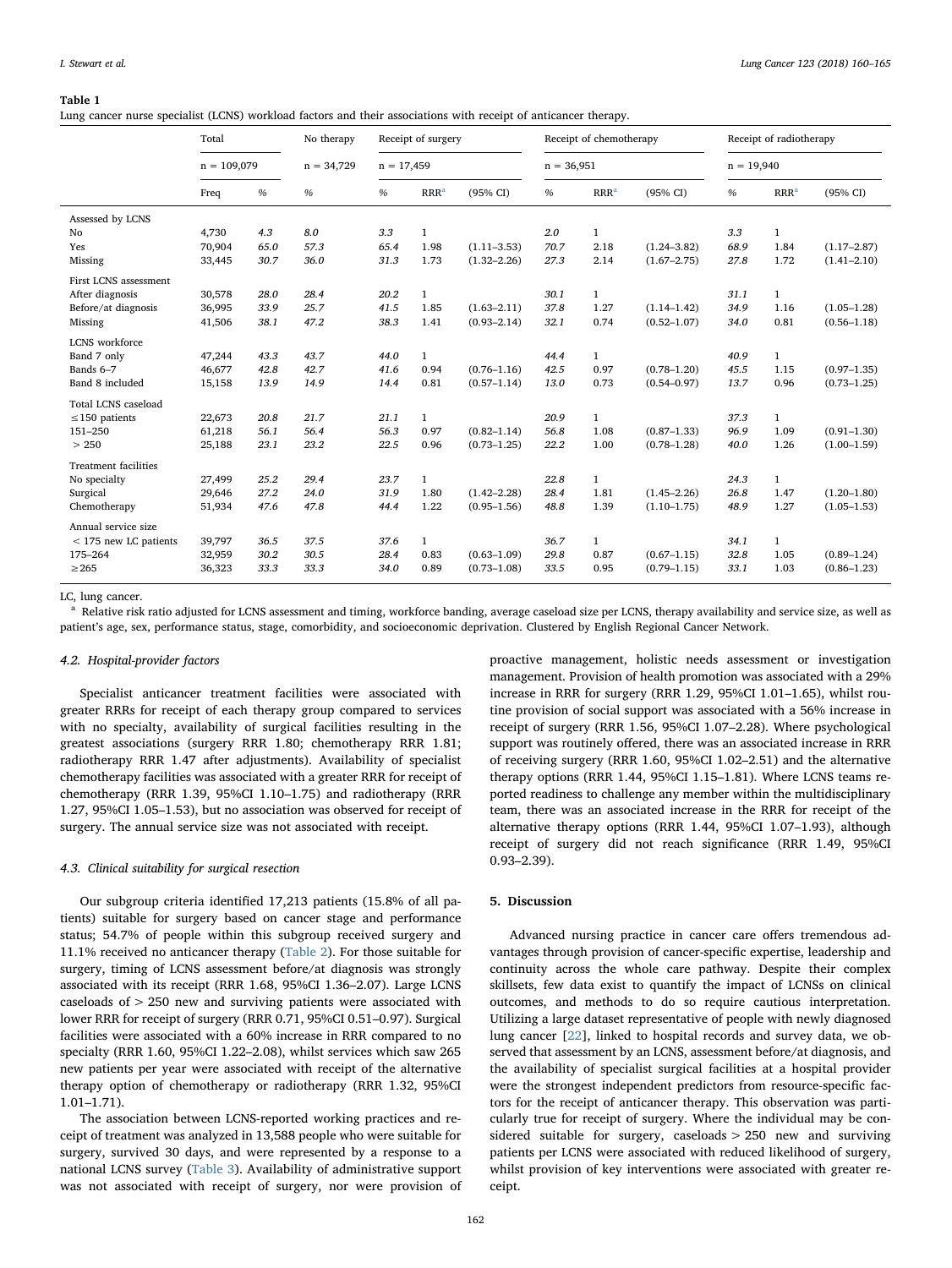#### <span id="page-3-0"></span>Table 2

Lung cancer nurse specialist (LCNS) workload factors and their associations with receipt of anticancer therapy among patients considered suitable for surgery.

|                             | Total<br>$n = 17,213$ |      | No therapy  |               | Receipt of surgery |                 | Chemotherapy/radiotherapy<br>$n = 5,886$ |                  |                 |  |
|-----------------------------|-----------------------|------|-------------|---------------|--------------------|-----------------|------------------------------------------|------------------|-----------------|--|
|                             |                       |      | $n = 1,910$ | $n = 9,417$   |                    |                 |                                          |                  |                 |  |
|                             | Freq                  | %    | $\%$        | $\frac{0}{6}$ | RRR <sup>a</sup>   | (95% CI)        | $\%$                                     | RRR <sup>a</sup> | (95% CI)        |  |
| Assessed by LCNS            |                       |      |             |               |                    |                 |                                          |                  |                 |  |
| No                          | 549                   | 3.2  | 5.5         | 3.4           | $\mathbf{1}$       |                 | 2.1                                      | $\mathbf{1}$     |                 |  |
| Yes                         | 13,040                | 75.8 | 67.9        | 74.6          | 1.74               | $(0.93 - 3.26)$ | 80.1                                     | 1.68             | $(0.93 - 3.01)$ |  |
| Missing                     | 3,624                 | 21.1 | 26.6        | 22.0          | 1.20               | $(0.85 - 1.96)$ | 17.8                                     | 1.43             | $(0.99 - 2.06)$ |  |
| First LCNS assessment       |                       |      |             |               |                    |                 |                                          |                  |                 |  |
| After diagnosis             | 4,500                 | 26.1 | 27.7        | 22.2          | $\mathbf{1}$       |                 | 32.0                                     | $\mathbf{1}$     |                 |  |
| Before/at diagnosis         | 8,039                 | 46.7 | 37.2        | 49.3          | 1.68               | $(1.36 - 2.07)$ | 45.7                                     | 1.08             | $(0.91 - 1.29)$ |  |
| Missing                     | 4,674                 | 27.2 | 35.0        | 28.6          | 1.27               | $(0.82 - 1.96)$ | 22.3                                     | 0.64             | $(0.41 - 1.01)$ |  |
| LCNS workforce              |                       |      |             |               |                    |                 |                                          |                  |                 |  |
| Band 7 only                 | 7,049                 | 41.0 | 43.9        | 43.6          | $\mathbf{1}$       |                 | 41.9                                     | $\mathbf{1}$     |                 |  |
| Bands 6-7                   | 7,377                 | 42.9 | 40.6        | 42.7          | 1.00               | $(0.82 - 1.23)$ | 43.8                                     | 1.12             | $(0.94 - 1.34)$ |  |
| Band 8 included             | 2,427                 | 14.1 | 15.5        | 13.7          | 0.79               | $(0.54 - 1.15)$ | 14.3                                     | 0.93             | $(0.59 - 1.48)$ |  |
| Total LCNS caseload         |                       |      |             |               |                    |                 |                                          |                  |                 |  |
| $\leq$ 150 patients         | 3,583                 | 20.8 | 18.3        | 21.7          | $\mathbf{1}$       |                 | 20.2                                     | $\mathbf{1}$     |                 |  |
| 151-250                     | 9,747                 | 56.6 | 57.3        | 56.5          | 0.83               | $(0.66 - 1.04)$ | 56.7                                     | 0.92             | $(0.76 - 1.10)$ |  |
| > 250                       | 3,883                 | 22.6 | 24.5        | 21.8          | 0.71               | $(0.51 - 0.97)$ | 23.1                                     | 0.86             | $(0.65 - 1.16)$ |  |
| <b>Treatment facilities</b> |                       |      |             |               |                    |                 |                                          |                  |                 |  |
| No specialty                | 4,016                 | 23.3 | 26.8        | 21.9          | $\mathbf{1}$       |                 | 24.5                                     | 1                |                 |  |
| Surgical                    | 5,241                 | 30.4 | 24.8        | 32.9          | 1.60               | $(1.22 - 2.08)$ | 28.3                                     | 1.27             | $(0.96 - 1.68)$ |  |
| Chemotherapy                | 7,956                 | 46.2 | 48.4        | 45.2          | 1.15               | $(0.86 - 1.55)$ | 47.2                                     | 1.04             | $(0.84 - 1.28)$ |  |
| Annual service size         |                       |      |             |               |                    |                 |                                          |                  |                 |  |
| $<$ 175 new LC patients     | 5,923                 | 34.4 | 36.3        | 35.1          | $\mathbf{1}$       |                 | 32.8                                     | $\mathbf{1}$     |                 |  |
| 175-264                     | 5,202                 | 30.2 | 32.8        | 28.8          | 0.88               | $(0.71 - 1.10)$ | 31.6                                     | 1.00             | $(0.80 - 1.27)$ |  |
| $\geq$ 265                  | 6,088                 | 35.4 | 30.9        | 36.1          | 1.12               | $(0.90 - 1.40)$ | 35.7                                     | 1.32             | $(1.01 - 1.71)$ |  |

LC, lung cancer.

<span id="page-3-2"></span><sup>a</sup> Relative risk ratio adjusted for LCNS assessment and timing, workforce banding, average caseload size per LCNS, therapy availability and service size, as well as patient's age, sex, performance status, stage, comorbidity, and socioeconomic deprivation. Clustered by English Regional Cancer Network.

#### 5.1. Strengths and limitations

Our robust multinomial models are adjusted for patient sociodemographic and disease factors that may be important confounders, as well as organizational factors such as caseload and service specialty. To address immortal time bias, the analysis was restricted to patients surviving 30 days post-diagnosis. To address differences in therapy

suitability within a heterogeneous lung cancer population, subgroup criteria were selected according to clinical suitability for surgery.

Linkage to a nationwide LCNS survey adds further insight into LCNS working practices at the level of hospital provider; however, aggregation of responses may not represent the experiences of all LCNSs or their caseloads. Those who did not respond to the survey may suffer greater time pressures.

## <span id="page-3-1"></span>Table 3

Lung cancer nurse specialist (LCNS) reported working practices and their associations with receipt of anticancer therapy among patients considered suitable for surgery.

|                                                                                                             | Total                     |      | No therapy             | Receipt of surgery     |                  |                 | Chemotherapy/radiotherapy |                  |                 |
|-------------------------------------------------------------------------------------------------------------|---------------------------|------|------------------------|------------------------|------------------|-----------------|---------------------------|------------------|-----------------|
|                                                                                                             | Freq                      | %    | %                      | $\%$                   | RRR <sup>a</sup> | $(95\%CI)$      | $\%$                      | RRR <sup>a</sup> | (95%CI)         |
| Suitable for surgery (n)<br>Patients represented by survey response (n)<br>Administrative support available | 17,213<br>13,588<br>6,792 | 50.0 | 1,910<br>1,393<br>48.2 | 9,417<br>7,466<br>50.6 | 1.10             | $(0.86 - 1.39)$ | 5,886<br>4,729<br>49.5    | 1.01             | $(0.83 - 1.22)$ |
| Patients represented by survey response (n)<br>Proactive management routinely provided                      | 13,041<br>11,059          | 84.8 | 1,337<br>83.4          | 7,137<br>84.0          | 1.06             | $(0.79 - 1.43)$ | 4,567<br>86.4             | 1.21             | $(0.85 - 1.72)$ |
| Holistic needs assessment routinely provided                                                                | 11,901                    | 91.3 | 89.1                   | 91.7                   | 1.27             | $(0.83 - 1.95)$ | 91.3                      | 1.28             | $(0.73 - 2.23)$ |
| Health promotion routinely provided                                                                         | 11,733                    | 90.0 | 87.2                   | 90.7                   | 1.29             | $(1.01-1.65)$   | 89.7                      | 1.23             | $(0.90 - 1.67)$ |
| Investigation management routinely provided                                                                 | 12,392                    | 95.0 | 94.2                   | 94.7                   | 1.22             | $(0.85 - 1.73)$ | 95.7                      | 1.19             | $(0.85 - 1.64)$ |
| Psychological support routinely provided                                                                    | 12,225                    | 93.7 | 90.9                   | 93.9                   | 1.60             | $(1.02 - 2.51)$ | 94.3                      | 1.44             | $(1.15 - 1.81)$ |
| Social support routinely provided                                                                           | 12,834                    | 98.4 | 98.1                   | 98.4                   | 1.56             | $(1.07 - 2.28)$ | 98.5                      | 1.31             | $(0.91 - 1.88)$ |
| Patients represented by survey response (n)<br>LCNS confident challenging all MDT members                   | 7,782<br>6,366            | 81.8 | 826<br>76.0            | 4,225<br>82.4          | 1.49             | $(0.93 - 2.39)$ | 2,731<br>82.6             | 1.44             | $(1.07-1.93)$   |

MDT, multidisciplinary team. Routine provision of intervention defined as offered by at least one LCNS at service to more than 70% of their caseload from prediagnosis to treatment. Negative response RRR = 1; affirmative responses presented.

<span id="page-3-3"></span><sup>a</sup> Relative risk ratio adjusted for LCNS assessment and timing, workforce banding, average caseload size per LCNS, therapy availability and service size, as well as patient's age, sex, performance status, stage, comorbidity, and socioeconomic deprivation. Clustered by English Regional Cancer Network.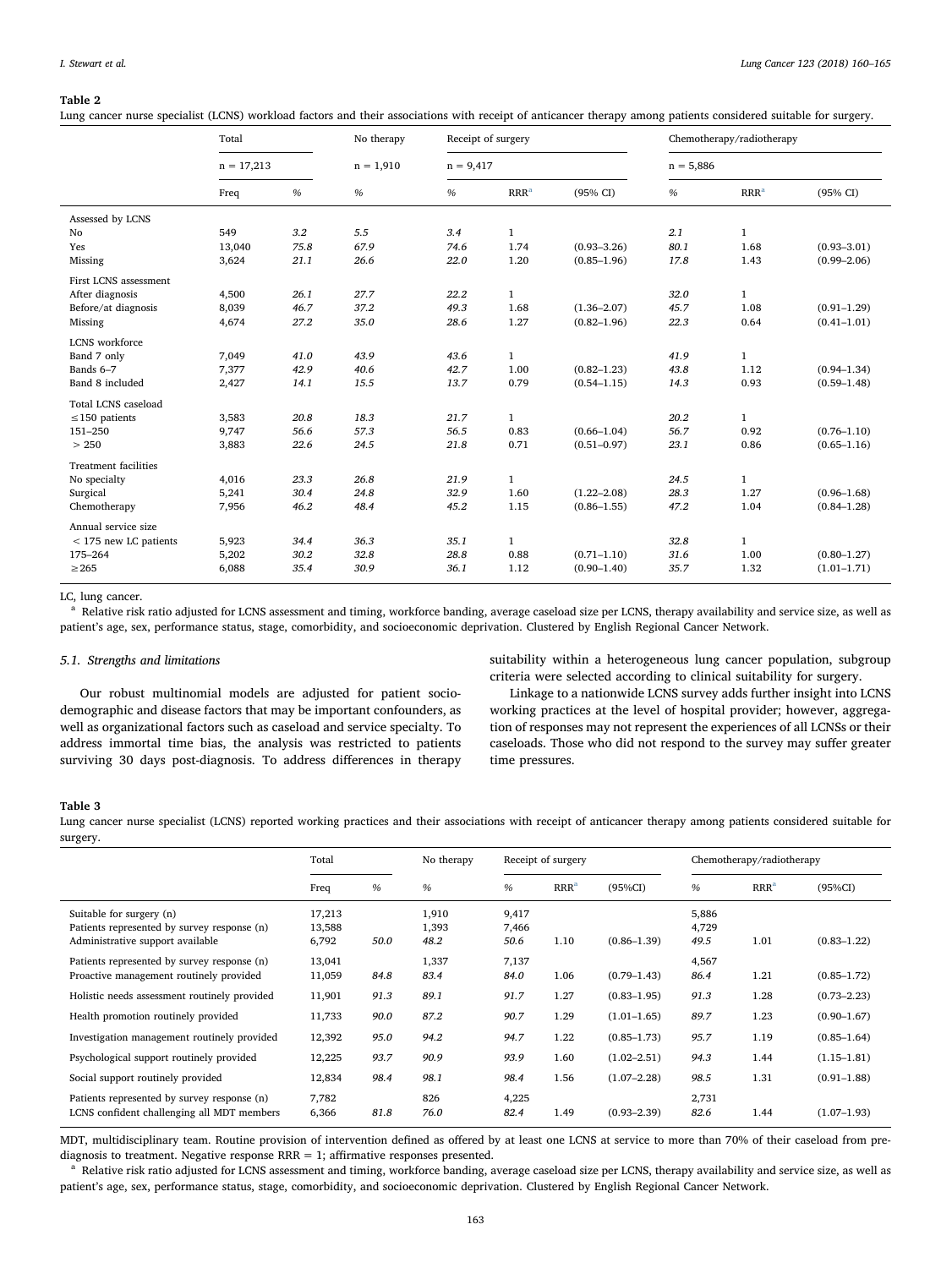Our analyses support LCNS assessments as an important aspect in improving the receipt of treatment, although we could not distinguish in our data whether contact with an LCNS was a consequence of a decision to start treatment, even when the LCNS assessment preceded treatment. Other resource-related factors were assessed to further elucidate the impact of the LCNS workforce on receipt of treatment.

We found missing data on LCNS assessment for 31% of all patients. It has previously been shown that the percentage of missing data reduced during the study period from 32% in 2007 to 10% in 2011 [\[12](#page-5-7)], which may introduce bias through differences in working practices over time. The number of people without an initial LCNS assessment is reassuringly low relative to those assessed or those missing data; however, this discrepancy may overestimate the impact of the initial LCNS assessment, and we considered further measures of LCNS involvement and working practice on receipt of treatment.

The linked dataset of people surviving 30 days included a total of 17,549 people who received surgery, of whom 21.5% did not have a recorded performance status and 17.9% were missing a complete cancer stage entry. People suitable for surgery without a recorded performance status or cancer stage were not included in the restricted analysis, although our inclusion criteria provided the highest proportion of recipients compared to more liberal definitions.

## 5.2. Hospital provider context and receipt of anticancer therapy

People were more likely to be in receipt of therapy if first seen in a service with specialist anticancer treatment facilities. This was similarly true when the people considered were restricted to those suitable for surgery, with the specific finding that specialist surgical facilities were associated with greater receipt of surgery. A potential explanation is that resources at such services may focus on patients who have the potential to benefit most from therapy, yet this raises questions of inequality and adds to studies that identify discrepancies in patient re-section rates according to the proximity of surgical facilities [\[6,](#page-5-5)[9](#page-5-19)].

## 5.3. LCNS assessment and receipt of anticancer therapy

We have previously shown that receipt of treatment is associated with LCNS assessment and early timing of assessment [[12\]](#page-5-7). Here, we determined the impact of service factors and LCNS working practices on treatment receipt, and we restricted analyses to those who should be considered suitable for surgery. The observation that resection was more likely if assessed by an LCNS before/at diagnosis may reflect a discrepancy in patient confidence and knowledge around surgical options when LCNS assessment and opportunity for intervention precedes diagnosis [[20,](#page-5-16)[23](#page-5-20)]. LCNSs have excellent understanding of patient context and requirements to improve eligibility for therapies, and they act as a constant supportive presence [[16\]](#page-5-11); this is particularly important when there may be anxiety regarding treatment risks [\[23](#page-5-20)]. This analysis provides evidence that timely LCNS assessment before/at diagnosis offers the best chance for everyone with a lung cancer diagnosis to receive the most appropriate therapy.

## 5.4. LCNS working practices and receipt of anticancer therapy

Inclusion of Band-8 LCNSs reduced the chances of receipt of chemotherapy in the overall population, whilst the proportion of people who did not receive therapy was also relatively large. It is possible that nurses may be more receptive to an individual's preference for no therapy, supporting their decision and advocating it within multidisciplinary settings [[16\]](#page-5-11). The confidence required to support alternative decisions is likely an attribute of highly qualified and experienced LCNSs [\[24](#page-5-21)].

In the subgroup analysis, associations were found with the key LCNS roles of health promotion, psychological support and social support (e.g. signposting financial advice), providing evidence that the ability

to support patients and direct them to further sources of assistance can increase the likelihood of surgical resection. LCNS confidence within the multidisciplinary team was associated with increased patient receipt of other therapies in the suitability subgroup, suggesting that LCNS confidence and multidisciplinary team inclusivity are important in encouraging patients' receipt of treatment, although its influence on receipt of surgery in those with underlying suitability did not reach confidence levels.

Administrative support was not associated with differences in receipt of surgery for those suitable, where provision may be expected to be associated with increased receipt, particularly as the pressure of large caseloads are associated with reduced receipt. However, nurses frequently go beyond their contractual hours to avoid pressures that could affect patient outcomes. Such dedication may obscure the true impact of administrative support on patients' receipt of treatment.

## 5.5. Improving treatment uptake

The 2016 NLCA report notes improvement in recent years in the number of surgical operations in people with NSCLC, but notes substantial variation across hospital providers [[5](#page-5-4)]. Though clinical detail was limited, we identified people who were broadly suitable for surgery (16% of our cohort), yet only 55% received it. Improving uptake in suitable patients alone presents an opportunity to improve upon treatment rates and highlights the gap between suitability and patient preference.

Where surgery was a suitable option, likelihood of receipt was almost 30% lower at services with LCNS caseloads > 250 compared to those where caseloads were  $\leq$  150 people. These data indicate that the largest caseloads impede decisions for surgery and may not offer sufficient time to appease concerns regarding treatment risks [[23\]](#page-5-20), regardless of suitability.

In 2014, The LCNS workforce was estimated at 263 WTE positions in England [\[21](#page-5-17)], equating to caseloads of 117 new patients, with 47 more having survived the preceding year at a 1-year survival rate of 38% [[5](#page-5-4)], totalling 164 patients on each LCNS caseload if shared equally between all WTE positions. This figure is likely to vary drastically between providers and regions; indeed 23% of our English cross-section were seen where caseloads were > 250 people. We recommend ensuring that WTE positions represent 1% of the expected new lung cancer incidence, enabling caseloads of ≤150 managed patients (new and surviving), closely aligned to NLCFN guidance (new only) [[25\]](#page-5-22).

Caseload pressure may also be reduced by assistance from clinical support workers and through LCNS delegation of routine clerical tasks to care coordinators [\[26](#page-5-23)]. Reducing caseload pressures could offer sufficient time for well-informed individual treatment decisions and assure access to psychological and social support, and could allow further LCNS focus on symptom and pathway management to facilitate optimal treatment. The relationship between specialist nurse staffing levels and optimal caseload is a challenge to simulate in a complex patient group; our findings can contribute to current and future models [[27](#page-5-24)[,28](#page-5-25)].

### 6. Conclusion

Championing the LCNS role is an appropriate strategy to improve treatment rates, as contact and working practices are associated with receipt of treatment, potentially via improved patient comprehension of the disease and engagement with options. We propose that enabling and supporting LCNSs to undertake key case-management duties, whilst monitoring WTE working hours relative to manageable caseload sizes, could reduce workload pressures sufficiently to improve treatment uptake in all lung cancer diagnoses, highlighted in those who are clinically suitable. Future studies should further elucidate patient reasons for refusal of optimal treatment strategies.